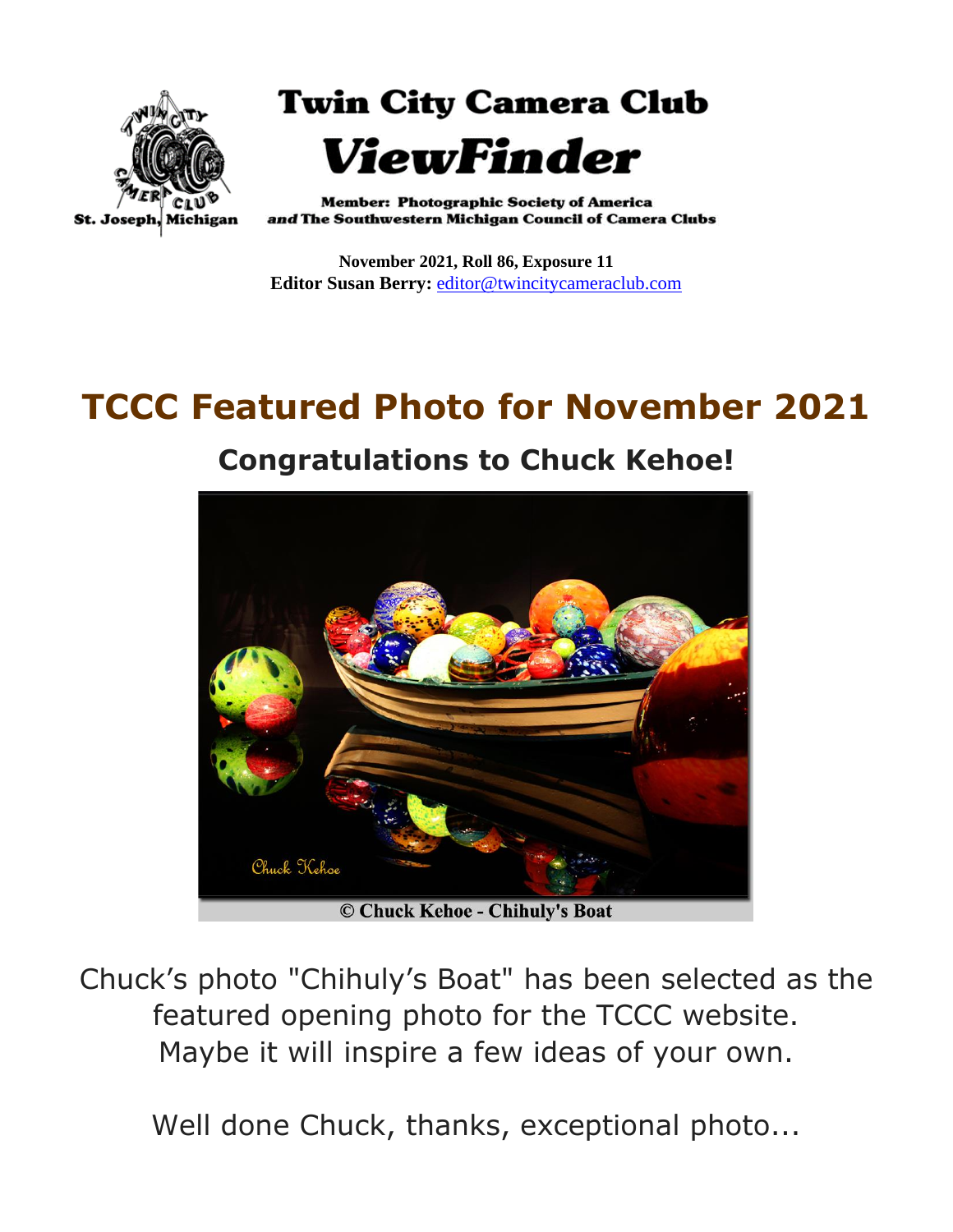#### **Photos of the Month**



© 2021 Ron DeKett - Cherokee potter

# **Black and White**

### **Ron DeKett-Cherokee Potter**

The photo was taken on Nov. 11, 2011, at Hagood Mill Historic Site in Pickens, SC. I was visiting Hagood Mill, which is an extraordinary place. Hagood Mill is an operational water-powered gristmill built in 1845 by James Hagood near Pickens. It was listed in the National Register of Historic Places in 1972. It holds monthly programs featuring craftspeople, many of the Cherokee, and other American Indians.

If you happen to be in the area, give yourself a treat and visit the place if it's open. I took a photo of this Cherokee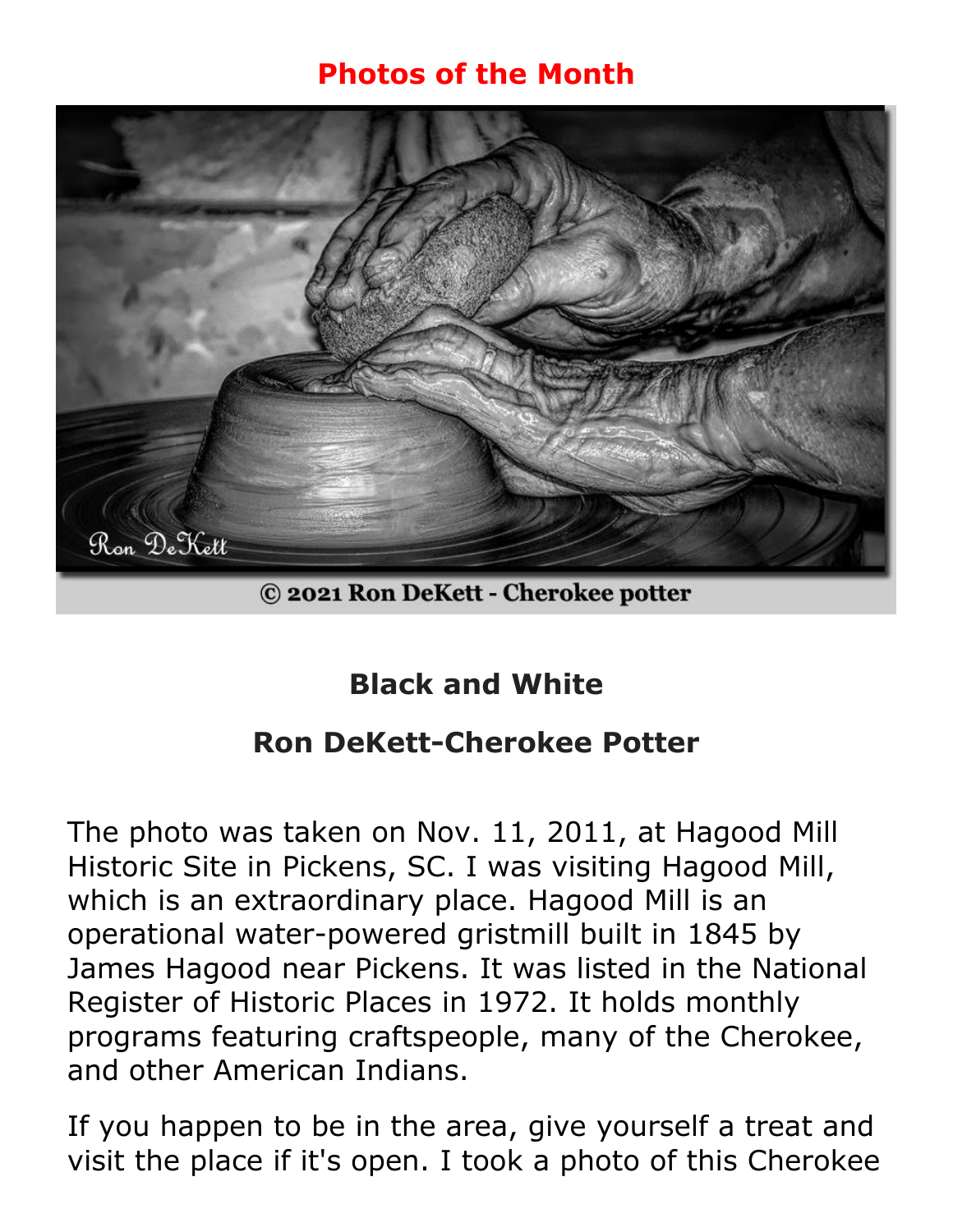woman as she was demonstrating her pottery skills. My camera was a Nikon D300. The lens was a Nikkon AF-S DX VR 18-200, f/3.5-5.6. ISO 250, 200mm, f/5.6, 1/60 sec. It was processed in Lightroom.

#### **Color Photo of the Month**



© 2021 Keith Sawyer - Trout Lake Sunrise

#### **Keith Sawyer-Trout Lake Sunrise**

This picture was taken on a recent trip to the Upper Peninsula. It was a damp and cool morning. We were finishing our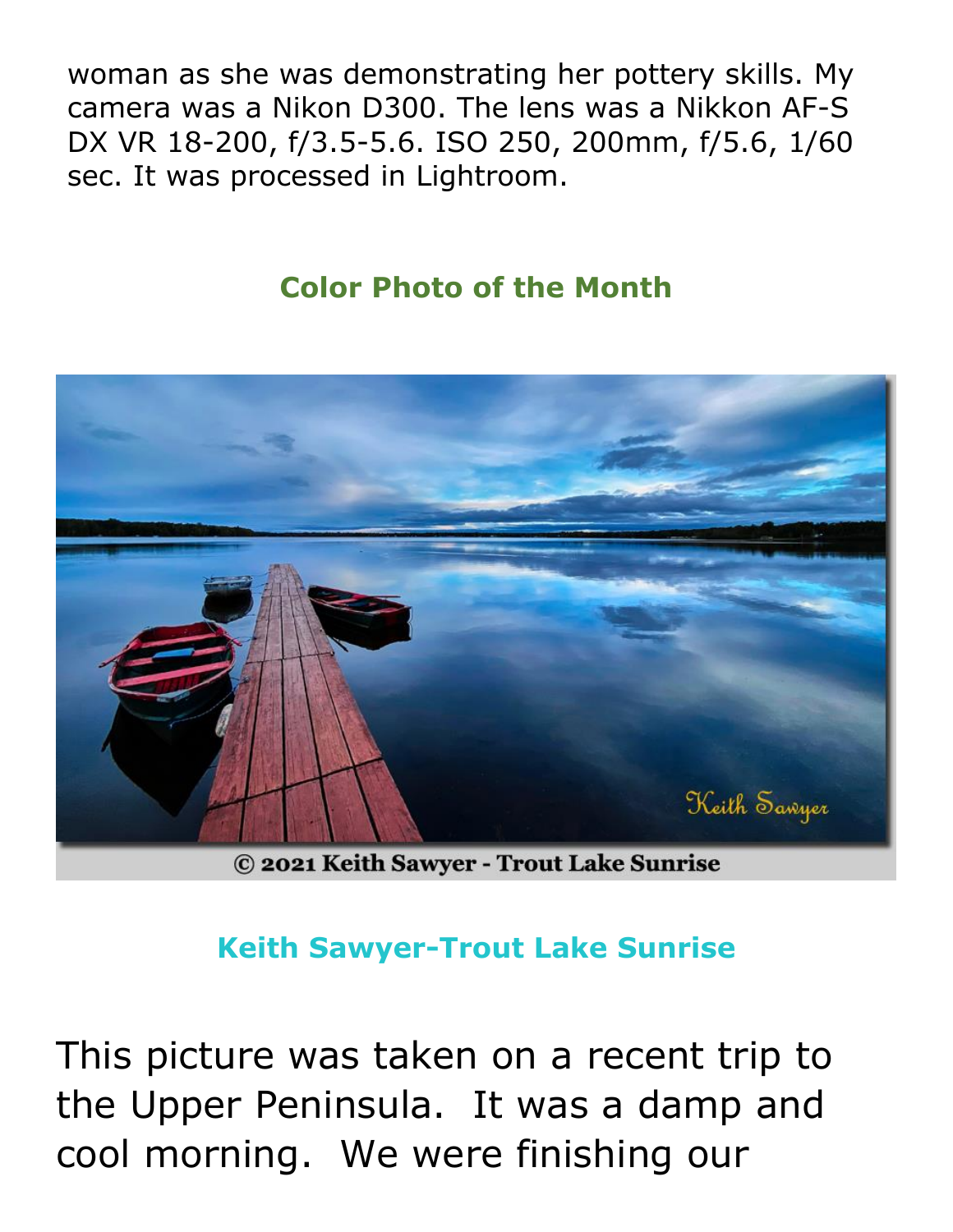morning coffee and getting ready to start the day's exploration. The car was loaded including my Nikon Z5. We walked to the lake, and I snapped a few quick photos with my phone camera. I look at it a little later in the day and some quick edits on my phone revealed that this was a nice photo.

After returning home I used Capture One to post-process into the photo I entered. The adjustments made were dropping highlights and black, boosting the shadows a little, adjusting red and blue intensity/saturation, selectively editing the sky to add a little more punch and cropping to a 16:9 ratio. It is quite remarkable the quality of image you can get from a 2-year-old phone camera, I wish I would have gone back to get my Nikon to have a raw image to work with.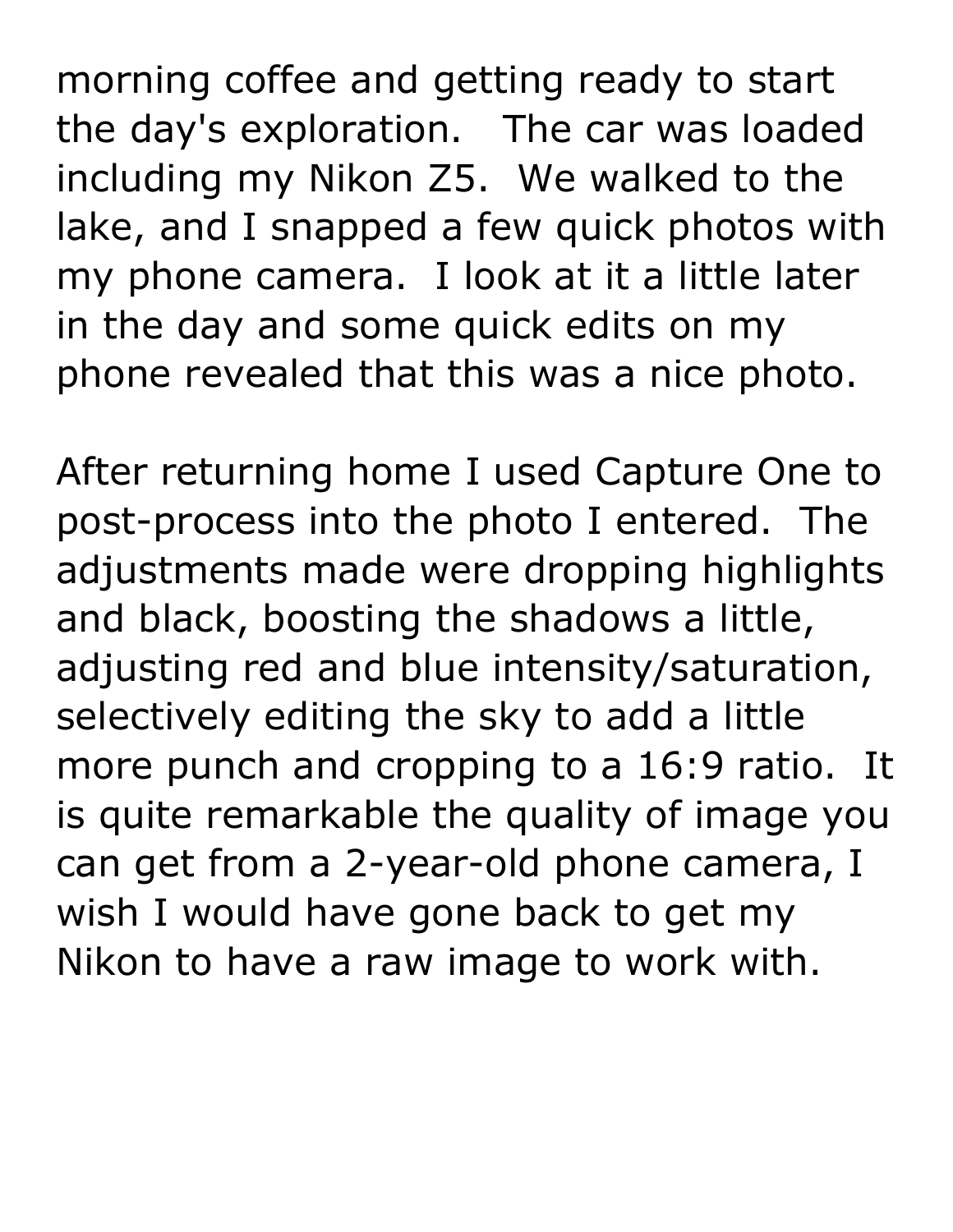#### **Competition for December 13, 2021**- **BARNS** –

The image must be predominantly a Barn. Digital Prints due Monday December 6, 2021

A big thank you goes out to our judges for the November. We appreciate them taking the time to judge for us. We appreciate the time and effort the judges give as they evaluate our monthly submissions.

## **Competition for November 2021**

For more details go to the members section at [www.twincityccameraclub.com](http://www.twincityccameraclub.com/) or the clubs Facebook page Total Entries 117 59% are Select and 41% Open The following is how the photos scored 74% Acceptance 11% Honor 15% Reject

Congratulations to all who competed.

#### **Honors**

Jim Long Oscar Bretana Marguertie Eichelberger Ken Zimmerman Chuck Kehoe Barry Nelson Bill Schalk Chris Loose-Randall Ron DeKett Dennis Hafer